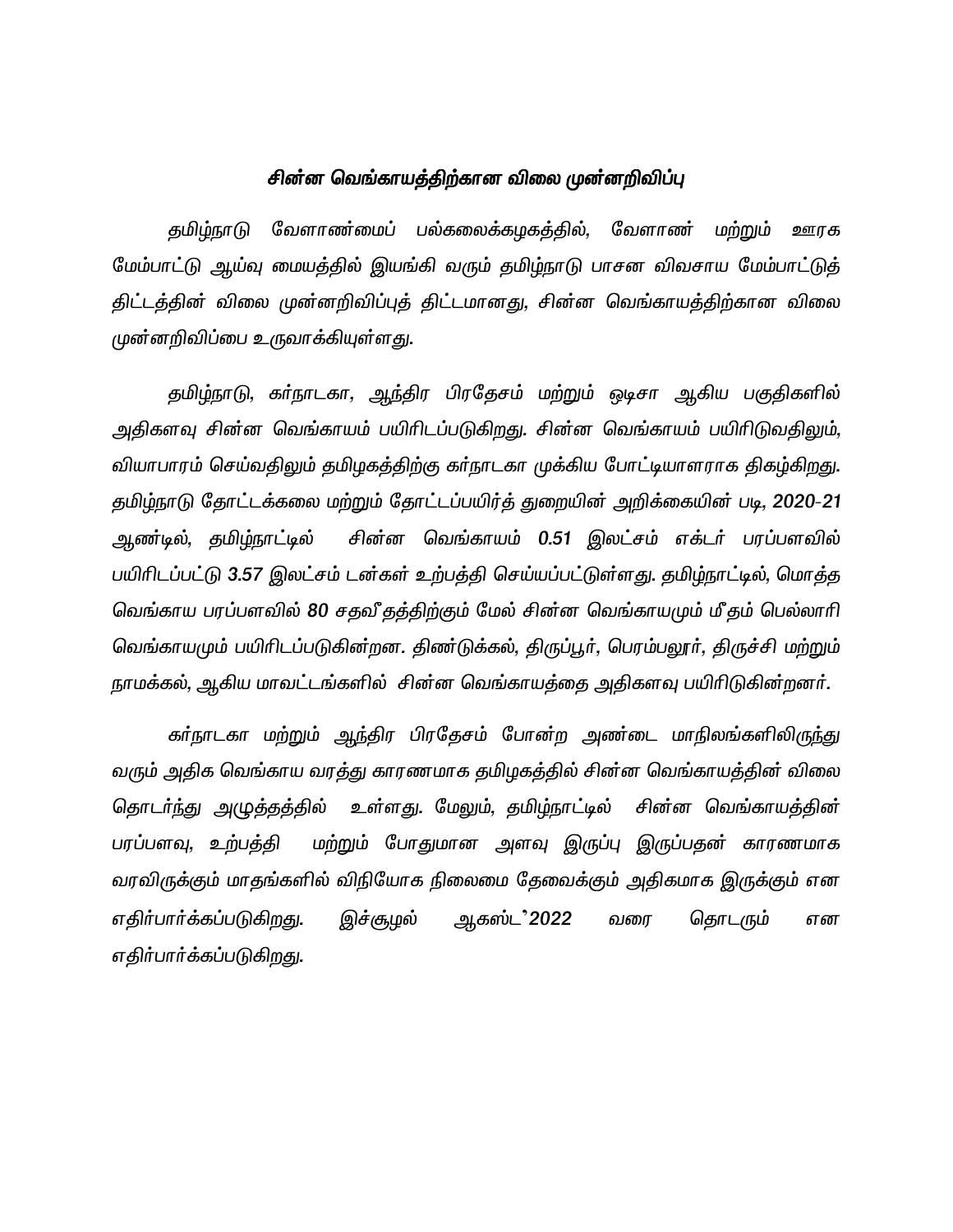விலை முன்னறிவிப்புத் திட்டமானது, கடந்த 23 ஆண்டுகளாக திண்டுக்கல் சந்தையில் நிலவிய சின்ன வெங்காயம் விலையை மற்றும் சந்தை ஆய்வுகளை மேற்கொண்டது. ஆய்வுகளின் அடிப்படையில், வரும் ஆகஸ்ட் மாத இறுதி வரை தரமான சின்ன வெங்காயம் சராசரி பண்ணை விலை கிலோவிற்கு ரூ. 20 முதல் 22 வரை கணிக்கப்பட்டுள்ள<u>த</u>ு. எனவே, விவசாயிகள் மேற்கூறிய சந்தை இருக்கும் என அலோசனை அடிப்படையில், எடுக்குமாறு சந்தை முடிவுகளை பரிந்துரைக்கப்படுகின்றனர்.

#### மேலும் விவரங்களுக்கு, தொடர்பு கொள்ளவும்

அ.) உள்நாட்டு மற்றும் ஏற்றுமதி சந்தைத் தகவல் மையம் வேளாண் மற்றும் ஊரக மேம்பாட்டு ஆய்வு மையம் தமிழ்நாடு வேளாண்மைப் பல்கலைக்கழகம் கோயம்புத்தூர்-641 003 தொலைபேசி -0422-2431405

ஆ) இயக்குனர் மற்றும் முனை அதிகாரி தமிழ்நாடு பாசன விவசாய நவீனமாயமாக்கல் திட்டம் நீர் தொழிநுட்ப மையம் .<br>தமிழ்நாடு வேளாண்மைப் பல்கலைக்கழகம் கோயம்புத்தூர்-641 003 தொலைபேசி -0422-2431405

## தொழில்நுட்ப விவரங்களுக்கு, தொடர்பு கொள்ளவும்

பேராசிரியர் மற்றும் தலைவர் காய்கறிப் பயிர்கள் துறை தமிழ்நாடு வேளாண்மைப் பல்கலைக்கழகம் கோயம்புத்தூர் - 641 003. தொலைபேசி எண் - 0422-6611374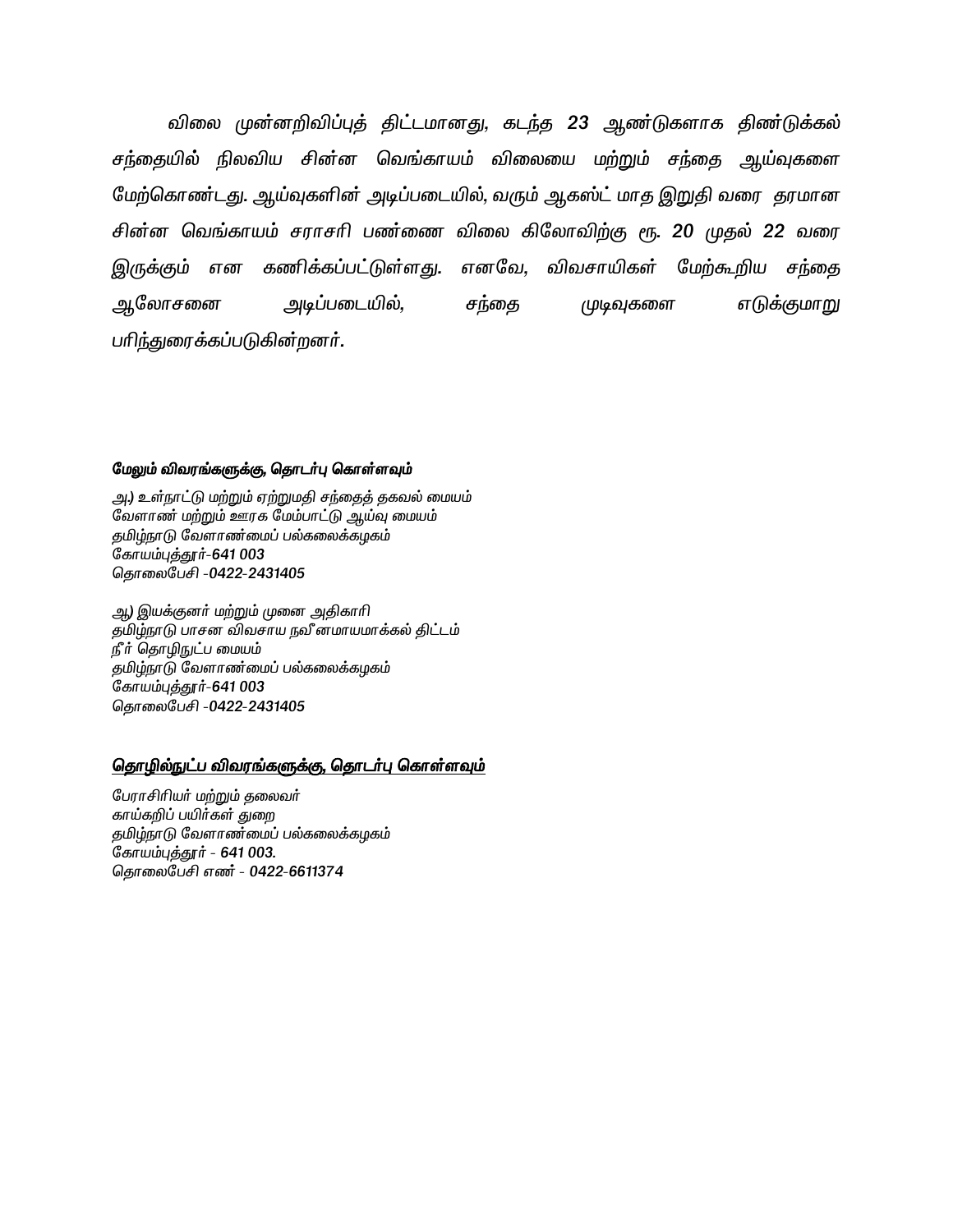### **Price Forecast for Small Onion**

The TN-IAM Project funded Price Forecasting Scheme of the Centre for Agricultural and Rural Development Studies, Tamil Nadu Agricultural University, Coimbatore has developed market advisory for Small Onion.

Small onion is mainly grown in the states of Tamil Nadu, Karnataka, Andhra Pradesh and Odissa. Karnataka is the major competitor for Tamil Nadu in cultivation and trade of small onion. According to the Department of Horticulture and Plantation Crop, Tamil Nadu produced 3.57 lakh tonnes of small onion in 0.51 lakh ha during 2020-21. In Tamil Nadu, small onion is cultivated more than 80 per cent of the total onion area and remaining area is under bellary onion. Major small onion producing districts in Tamil Nadu are Dindigul, Tiruppur, Perambalur, Trichy and Namakkal.

Small onion prices in Tamil Nadu are set to remain under pressure due to more arrivals from neighbouring states like Karnataka and Andhra Pradesh. Due to increased area, production and sufficient availability/stored onion in Tamil Nadu, the supply situation is expected to be comfortable in coming months. The availability of small onion is expected to be excess in coming months. The trend is likely to continue till the end August, 2022.

The Price Forecasting Scheme has analyzed the past 23 year historical prices that prevailed in Dindigul Market for small onion. As per the results of the time series analysis, the farm gate prices of good quality small onion till end of August would be around Rs. **20-22** /kg and subsequent price fluctuation would be subjected to the arrivals from Karnataka. Hence, the farmers are advised to take selling decision accordingly.